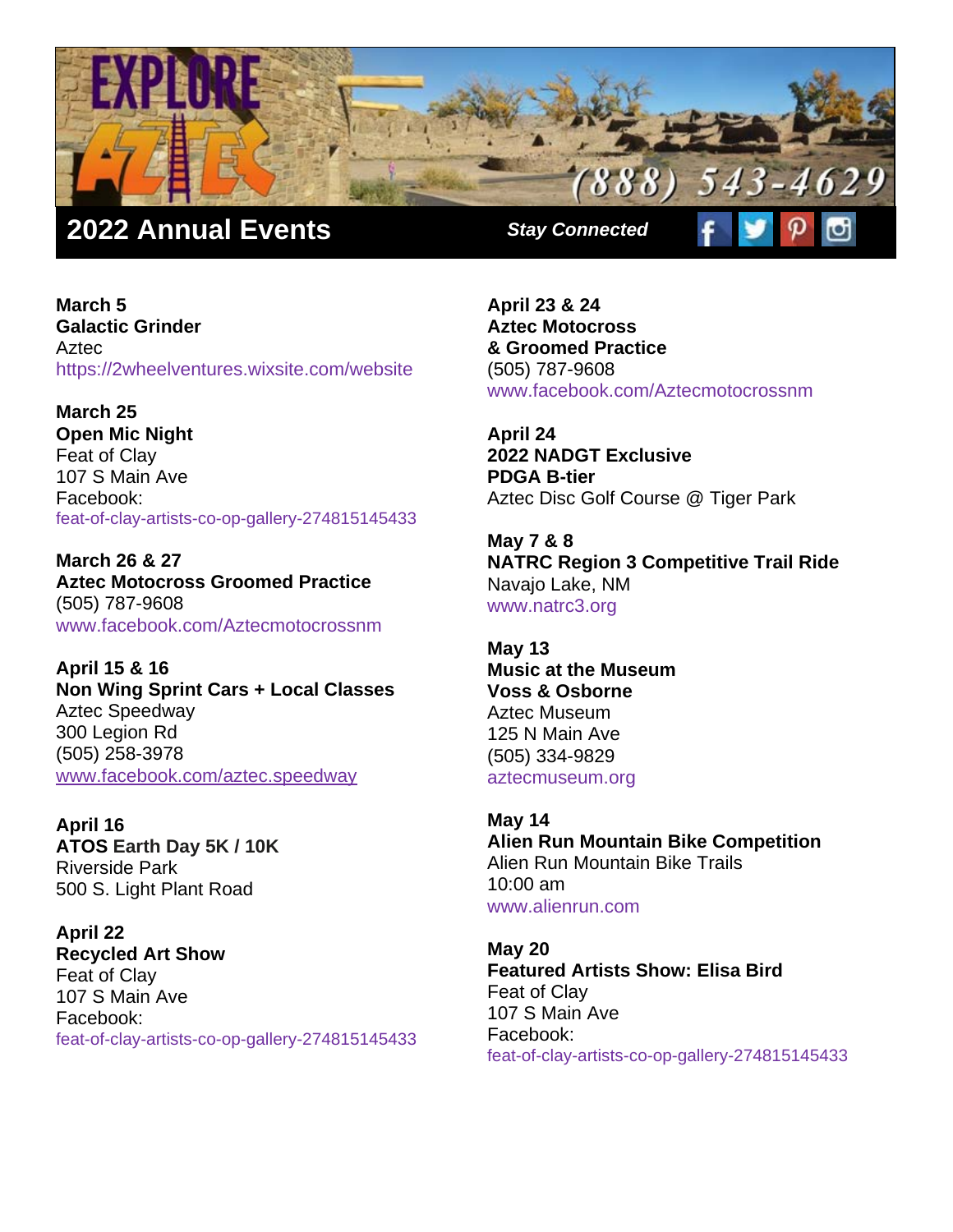## **May 20 & 21**

**Local Classes** Aztec Speedway 300 Legion Rd (505) 258-3978 [www.facebook.com/aztec.speedway](http://www.facebook.com/aztec.speedway/)

**May 28 & 29 Aztec Motocross Races** (505) 787-9608 www.facebook.com/Aztecmotocrossnm

**May 28 & 29 2022 Kokopelli Games PDGA C-tier**  Aztec Disc Golf Course @ Tiger Park

**June 3 First Friday Markets – Robert Beck Band** Local Vendors, Music, Craft Beer & Pizza 550 Brewing Taproom 119 E. Chuska St

**June 10 Music at the Museum Best Brass of Summer** Aztec Museum 125 N Main Ave (505) 334-9829 [aztecmuseum.org](https://aztecmuseum.org/)

**June 10 & 11 POWRi Wing Sprint Cars + Local Classes** Aztec Speedway 300 Legion Rd (505) 258-3978 [www.facebook.com/aztec.speedway](http://www.facebook.com/aztec.speedway/)

**June 17 Open Mic Night 6-7:30 pm** Feat of Clay 107 S Main Ave Facebook: feat-of-clay-artists-co-op-gallery-274815145433

**June 18 2nd Annual 1K Fun Run** 10 am 550 Brewing Taproom 119 E. Chuska St

**June 21 Summer Solstice** Aztec Ruins National Monument 10:00 am - 3:00 pm <https://m.facebook.com/AztecRuinsNM>

**June 24 Timeless Originals** Feat of Clay 107 S Main Ave Facebook: feat-of-clay-artists-co-op-gallery-274815145433

**June 24 Live Band Karaoke with Jose Villarreal** 7 pm – 10 pm 550 Brewing Taproom 119 E. Chuska St

**June 24 Movies at the Museum Night at the Museum Battle of the Smithsonian**  Aztec Museum 125 N Main Ave (505) 334-9829 [aztecmuseum.org](https://aztecmuseum.org/)

**June 25 & 26 Aztec Motocross Races** (505) 787-9608 www.facebook.com/Aztecmotocrossnm

**July 1 First Friday Markets – Terry Martin** Local Vendors, Music, Craft Beer & Pizza 550 Brewing Taproom 119 E. Chuska St

**July 8 Music at the Museum The Badly Bent** Aztec Museum 125 N Main Ave (505) 334-9829 [aztecmuseum.org](https://aztecmuseum.org/)

**July 16 2021 American Indian Cultural ArtsFest** Aztec Ruins National Monument 10:00 am - 3:00 pm <https://m.facebook.com/AztecRuinsNM>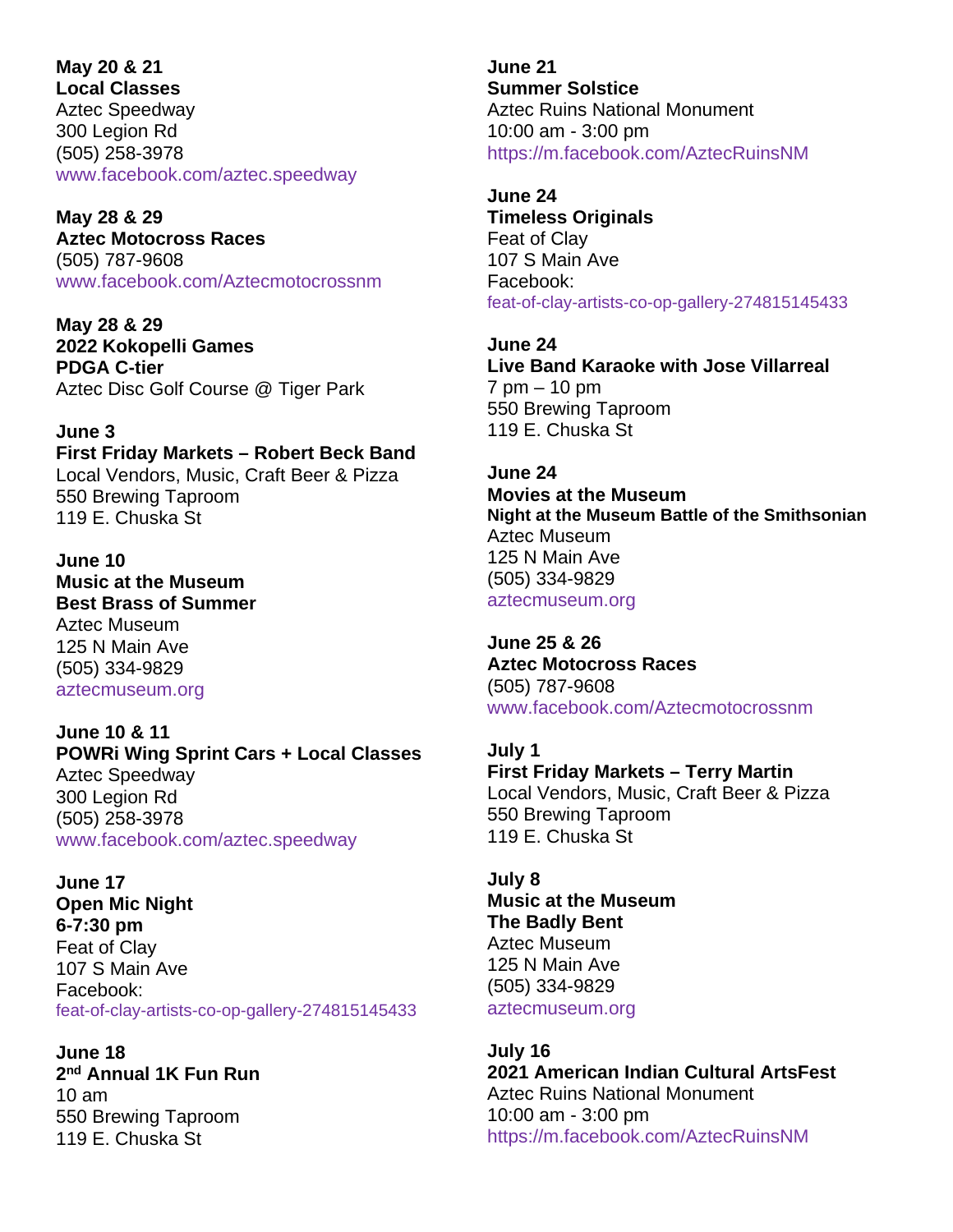**July 22 Swine and Wine Show** Feat of Clay 107 S Main Ave Facebook: feat-of-clay-artists-co-op-gallery-274815145433

**July 22 Live Band Karaoke with Jose Villarreal** 7 pm – 10 pm 550 Brewing Taproom 119 E. Chuska St

**July 22 Movies at the Museum TBA**  Aztec Museum 125 N Main Ave (505) 334-9829 [aztecmuseum.org](https://aztecmuseum.org/)

**July 23 & 24 Aztec Motocross Races** (505) 787-9608 www.facebook.com/Aztecmotocrossnm

**July 29 & 30 POWRi Wing Sprint Cars + Local Classes** Aztec Speedway 300 Legion Rd (505) 258-3978 [www.facebook.com/aztec.speedway](http://www.facebook.com/aztec.speedway/)

**August 5 First Friday Markets – Matt Rupnow** Local Vendors, Music, Craft Beer & Pizza 550 Brewing Taproom 119 E. Chuska St

**August 6 DeDe's Golden Ram Car Show & Concert** Riverside Park (505) 215-4774

**August 6 & 7 Aztec Motocross Races** (505) 787-9608 www.facebook.com/Aztecmotocrossnm **August 12 Music at the Museum Lone Piñon** Aztec Museum 125 N Main Ave (505) 334-9829 [aztecmuseum.org](https://aztecmuseum.org/)

**August 19 Live Band Karaoke with Jose Villarreal** 7 pm – 10 pm 550 Brewing Taproom 119 E. Chuska St

**August 19 & 20 POWRi Wing Sprint Cars + Local Classes** Aztec Speedway 300 Legion Rd (505) 258-3978 [www.facebook.com/aztec.speedway](http://www.facebook.com/aztec.speedway/)

**August 26 Featured Artists Show: Bonnie Adams** Feat of Clay 107 S Main Ave Facebook: feat-of-clay-artists-co-op-gallery-274815145433

**August 26 Movies at the Museum TBA**  Aztec Museum 125 N Main Ave (505) 334-9829 [aztecmuseum.org](https://aztecmuseum.org/)

**August 27 & 28 Aztec Motocross Races** (505) 787-9608 www.facebook.com/Aztecmotocrossnm

**September 9 Music at the Museum The Village Band** Aztec Museum 125 N Main Ave (505) 334-9829 [aztecmuseum.org](https://aztecmuseum.org/)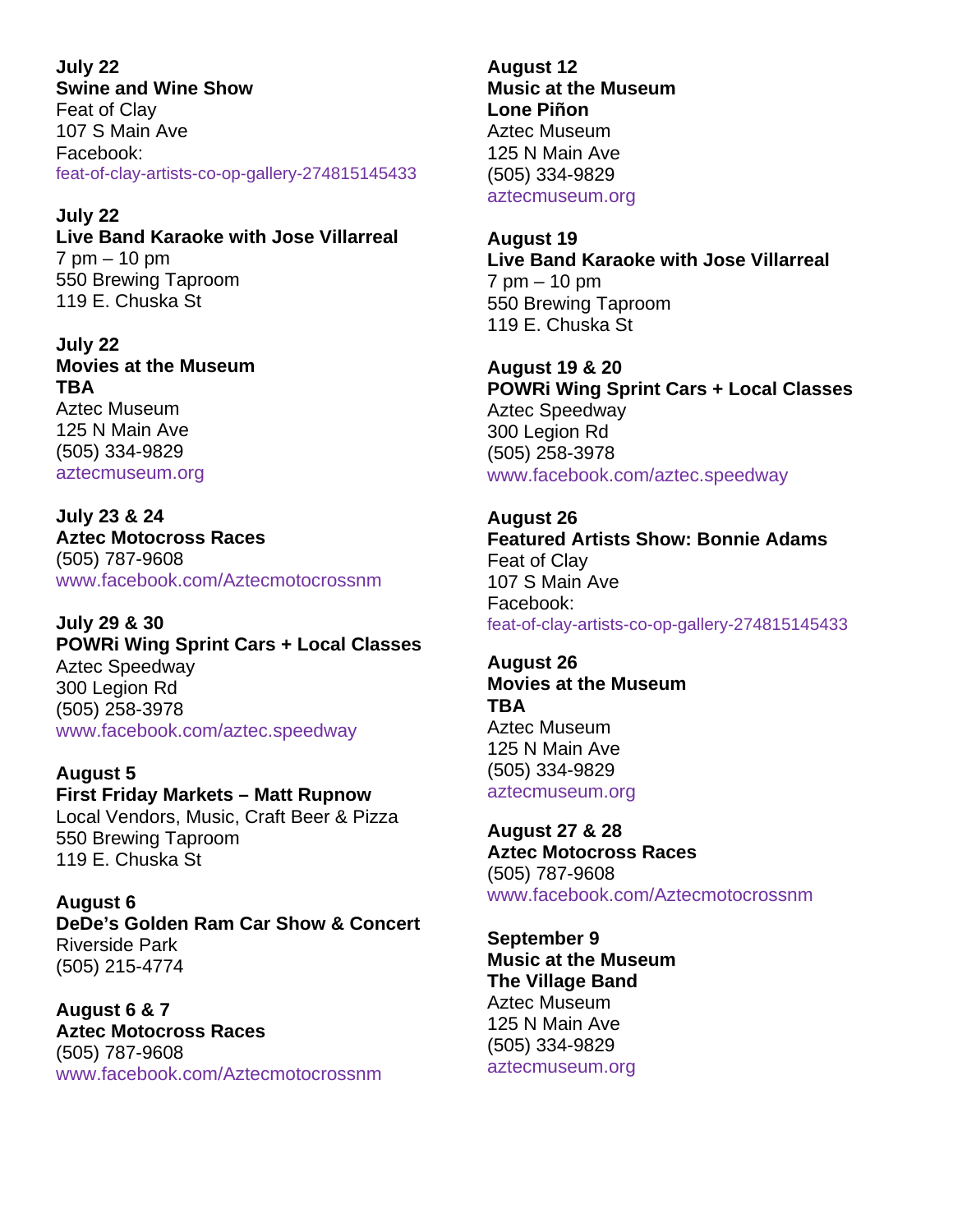## **September 9 & 10 Local Classes**

Aztec Speedway 300 Legion Rd (505) 258-3978 [www.facebook.com/aztec.speedway](http://www.facebook.com/aztec.speedway/)

**September 16 Live Band Karaoke with Jose Villarreal** 7 pm – 10 pm 550 Brewing Taproom 119 E. Chuska St

**September 23 Featured Artists Show: Richard Kynast** Feat of Clay 107 S Main Ave Facebook: feat-of-clay-artists-co-op-gallery-274815145433

**September 24 & 25 Aztec Motocross Races** (505) 787-9608 www.facebook.com/Aztecmotocrossnm

**September 29 First Friday Markets – Tony Evans** Local Vendors, Music, Craft Beer & Pizza 550 Brewing Taproom 119 E. Chuska St

**October 1 & 2 Aztec Highland Games & Celtic Festival** Riverside Park 500 S. Light Plant Road Information and purchase tickets online: [www.aztechighlandgames.com](http://www.aztechighlandgames.com/)

**October 7 First Friday Markets – Robert Beck Band** Local Vendors, Music, Craft Beer & Pizza 550 Brewing Taproom 119 E. Chuska St

**October 8 & 9 NATRC Region 3 Competitive Trail Ride** Chokecherry or Caballo Canyon (TBD) [www.natrc3.org](http://www.natrc3.org/)

**October 8 & 9 Aztec Motocross Races** (505) 787-9608 www.facebook.com/Aztecmotocrossnm

**October 15 Oktoberfest** Downtown Aztec All Day, starting at 10:00 am

**October 22 Durango-Farmington Bicycle Tour**  $\frac{1}{2}$  Road –  $\frac{1}{2}$  Dirt https://2wheelventures.wixsite.com/website

**October 22 & 23 Aztec Motocross Races** (505) 787-9608 www.facebook.com/Aztecmotocrossnm

**October 28 Jewelry Invitational** Feat of Clay 107 S Main Ave Facebook: feat-of-clay-artists-co-op-gallery-274815145433

**November 11 Veterans Day – Dustin Burley** 7 pm – 10 pm 550 Brewing Taproom 119 E. Chuska St

**November 18 Co-op Members Group Show with Special Guest Artists** Feat of Clay 107 S Main Ave Facebook: feat-of-clay-artists-co-op-gallery-274815145433

**November 24 Aztec Thanksgiving Free Dinner** Aztec Senior/Community Center 101 S. Park Avenue (505) 334-2881 11:00 - 1:00 pm